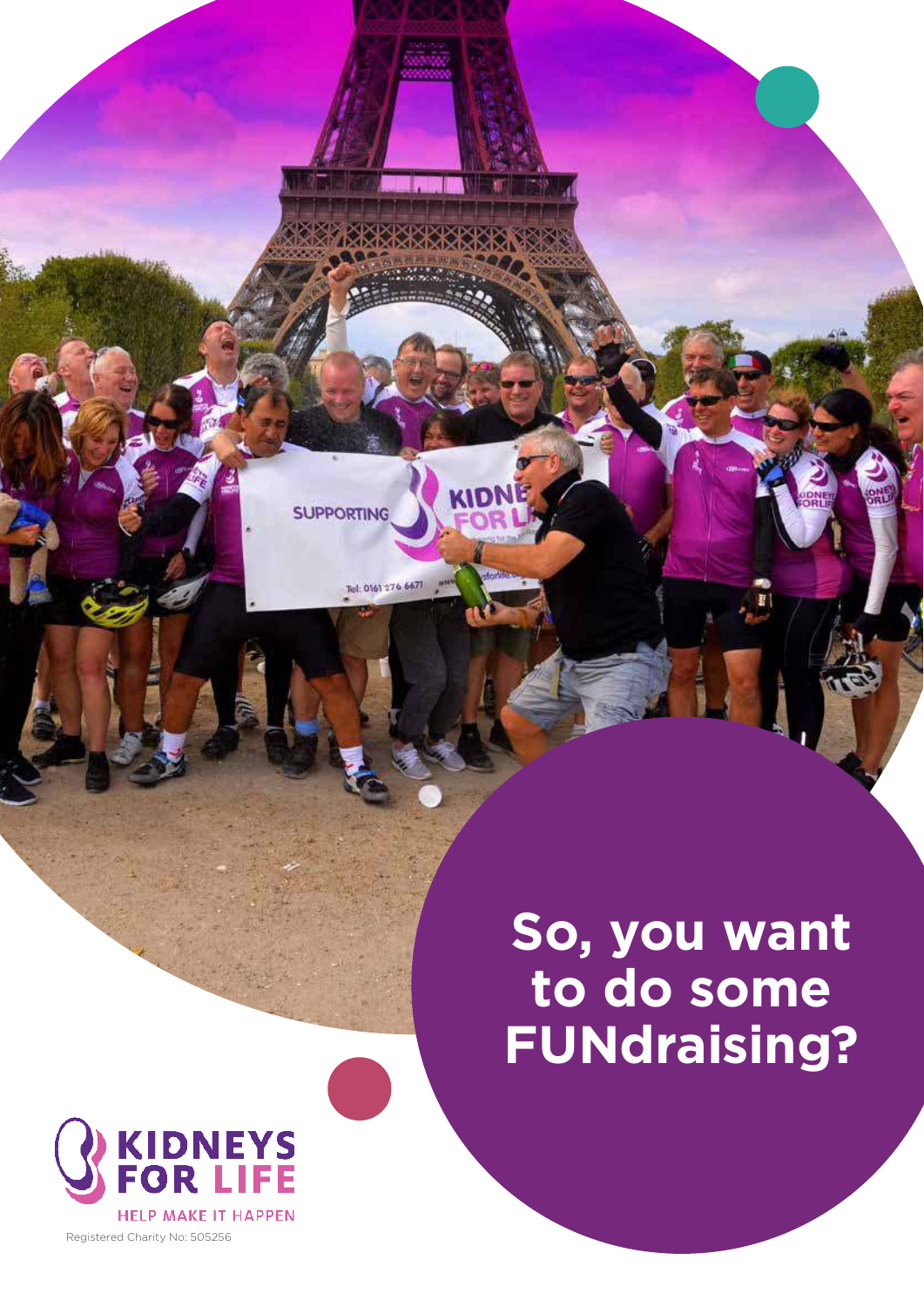## **What your fundraising means and how your money helps?**

**Kidneys for Life believes that your kidneys should last a lifetime and that is why we fund research into kidney disease, transplantation and dialysis offering kidney patients a better future.**

We fund research for those ideas which we believe will lead to breakthroughs, like the grant given to undertake preliminary experiments using a new electron microscope to find out how molecules in our kidney filters respond to increases in blood pressure which could lead to the discovery of new types of treatment for kidney disease.

Kidneys for Life also fund those things that make life easier for our patients, particularly those that are there long term, such as themed afternoon teas, magazines, art projects, beauticians and hairdressers. We also provide fistula packs for emergency use by patients.

In addition Kidneys for Life fund medical equipment (which the NHS would not normally provide) such as a cell washer for the Transplantation Labs which reduces the time a kidney is kept prior to transplant. A Sonosite scanner which maps artery & veins in the arm for those with fistulas.

#### **Fundraising materials**

**www.kidneysforlife. org/shop to get your hands on Kidneys for Life fundraising products and merchandise**

#### **Kidney Fact**

**Exactly half of one single kidney is capable of doing the job that is performed by two kidneys together**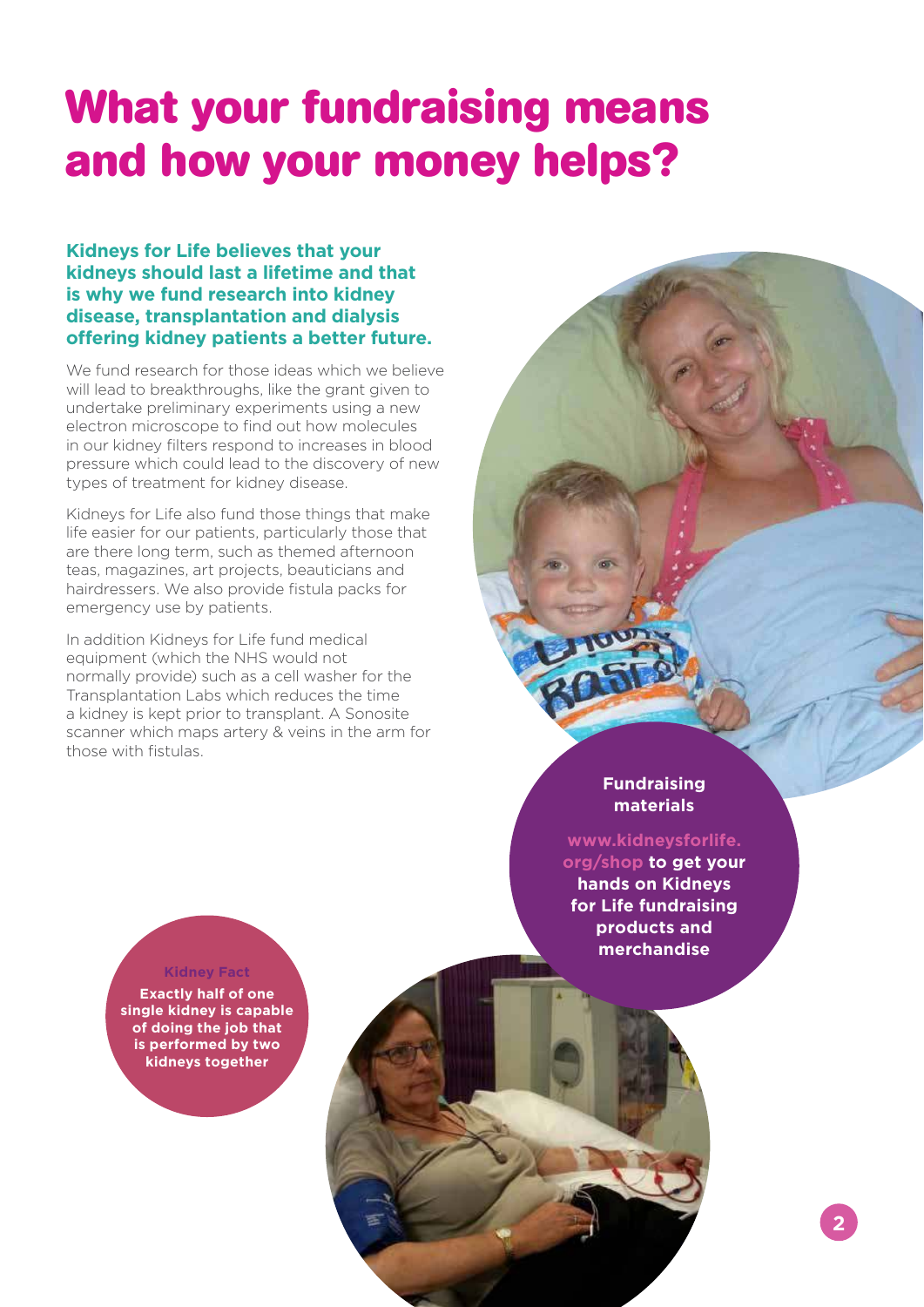## **Getting started...**

#### **Create your event**

- Think about what you're interested in, what do you enjoy?
- What do your family / friends/ colleagues enjoy? What are they interested in? What talents do they have?
- Think about your audience, their age / how much they will spend / are they family, friends, colleagues or all?
- Who do you know that can help you?
- Who's got lots of contacts, knows a celebrity, can help with raffle and auction prizes?

### **Arrange your event**

- What time of year suits your event?
- Do you need a venue? If so, what size?
- Is the venue easy to get to for your audience?
- Will you need to order Kidneys for Life balloons and banners?
- What are the costs involved?
- What insurance / special equipment do you need?
- Make a plan. Who's doing what and when will it be done by?

**It's easier for 10 people to sell 10 tickets than 1 person to sell 100!**

> **Your event needs to be based around something that your target audience will want to join in.**

**The most expensive events don't always make the most money!**

**Kidney Fact The kidneys of a newborn baby are about 3 times larger in proportion to body weight as in the adult**

**3**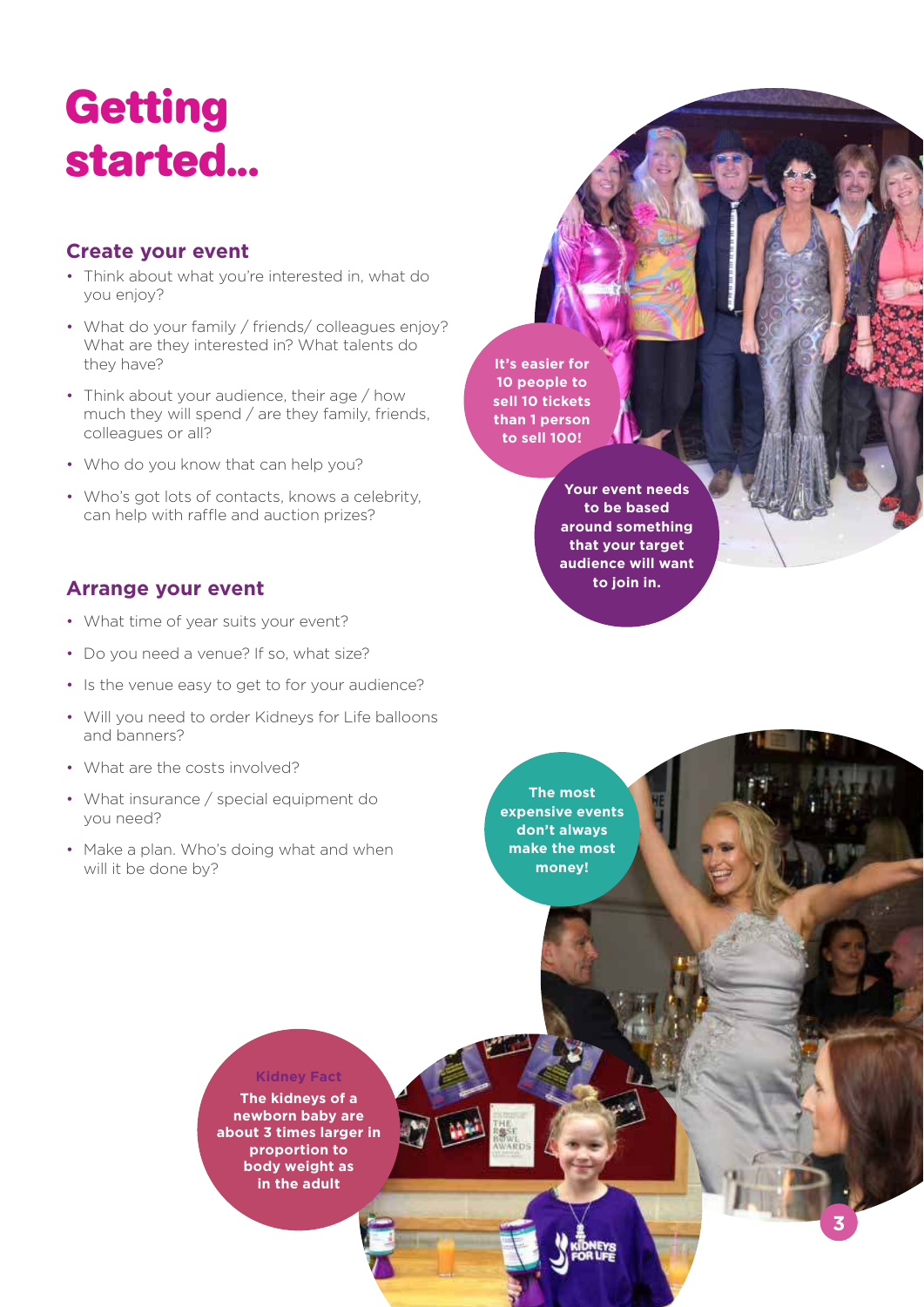## **Getting started...**

### **Sell your event**

- Plan how you'll sell your event and when.
- Will you need posters? Who can design and print them? Where will you place them?
- Who's got local press and media contacts?
- Who's good at Facebook and Twitter? Share your event on KFL Facebook
- How will people pay?
- Do you need tickets or receipts?

#### **Hosting your event**

- Make a plan of who's doing what on the day and make sure they know exactly what's expected of them and who to contact if they need help.
- How can you make it clear who's running the event? Can they wear Kidneys for Life T-shirts?
- Don't forget the Welcome and Thank You. Try to announce how much you've raised.
- Does your event need to run to time? Who's going to ensure it does?
- Have you got enough people to help you tidy up at the end?

**If you can add the story and a photo of why you're holding this event the local press and media will be more interested.**

SAVE

THE DATE

13.08.16

**Make sure your event finishes whilst everyone's enjoying themselves…they'll come again!**

**Kidney Fact**

**Kidneys measure around 12cm in length about the size of a computer mouse**

**Hopefully, you'll have a really successful event, everyone will enjoy themselves and you will raise loads of money for Kidneys for Life.**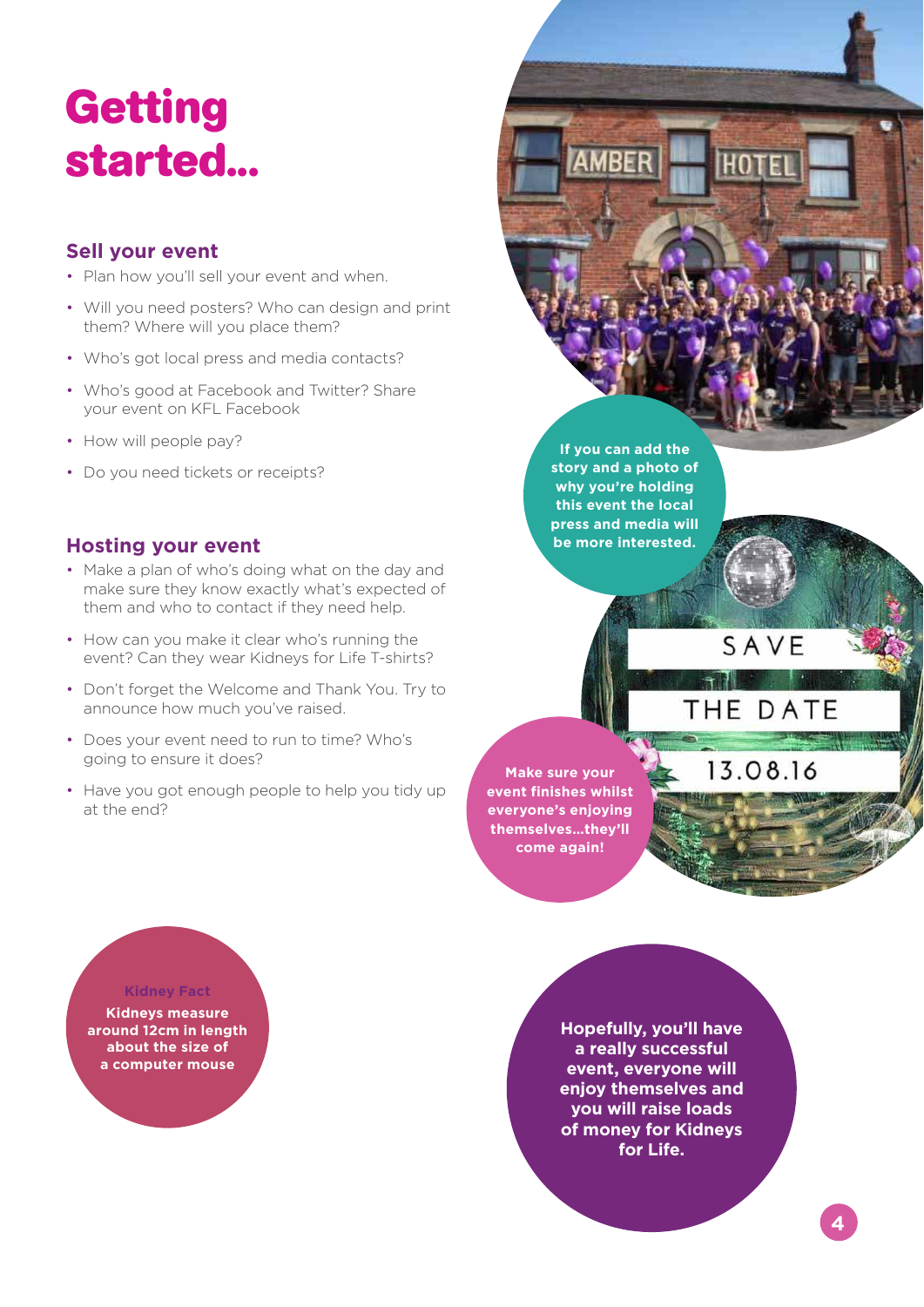## **Which fundraiser is for you?**

**Whether you are a veteran fundraiser or a beginner, we are sure you'll find plenty of ideas, hints & tips to make for a fantastic fundraiser. Whatever you choose to do our Fundraising Team is on hand to support you along the way.**

You may have an idea in mind or are looking for some inspiration, either way, the next few pages are designed to help you find the fundraiser that's right for you.

Once you have decided what you'd like do to, just fill in the Supporter Event Form (available on our website under "Get Involved") and send it back to us. We will be in touch and of course we are always on hand to discuss any plans that you may already have and support you along the way.

#### **Events**

Hosting an event is a great way to get your friends, family and community involved and to raise awareness of kidney disease and organ donation and raise funds together.

#### **Gift Aid**

If your friends and family want to donate to your fundraiser and are UK tax payers, ask them to download our Gift Aid Form from our website.

www.kidneysforlife.org/get-involved/donate — opt for Donate by Cheque



**Coffee morning, "Come Dine with Me", BBQ, Wine Tasting, Theme Party (70's, 80's, Halloween), Beach Party, Pyjama Party, Car Treasure Hunt, Comedy Night, Ceilidh, Barn Dance, Karaoke Night, "Play Your Cards Right" Night, Fright Night, Pamper Party, Bridge Tournament, Car Boot Sale, Music Festival, Quiz Night, Fashion Show, Garden Party, Car Wash, Themed Gala Dinner, Auction of Promises, Bucket Collections, Battle of the Bands The list is endless....**



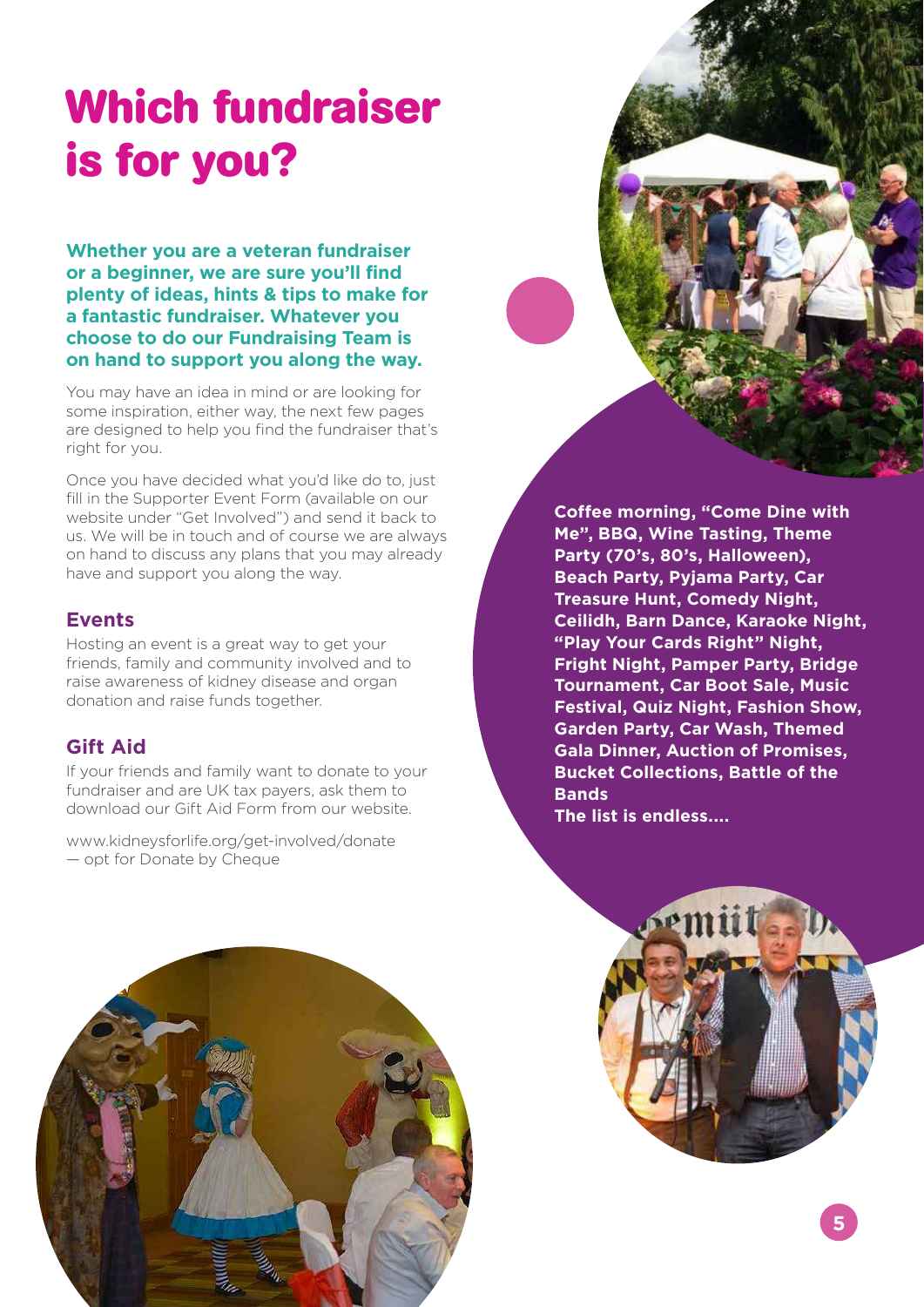## **Sporty supporters...**

#### **Sports events of all shapes and sizes are a great way to achieve a personal goal and raise some vital funds along the way.**

From pushing yourself in a challenge or taking part in a run, here are some ideas for you:

Marathon / Triathlon 3 Peaks Challenge

Golf Day Walking / Trekking

10k or 5k Runs / Football Tournament

Lands End to John O'Groats Cycle

KFL Bespoke Events

Exercise Machine (sponsored cycle, run or row —great in supermarket foyers!)

#### **Once registered**

Once you have registered for your event please get in touch with our Fundraising Team fundraiser $\circledcirc$ kidneysforlife.org so we can send you a Tshirt or Running Vest and Sponsorship Forms. You might like to set up an online Fundraising Page to share your story and raise funds.

#### **Online fundraising pages**

These pages are brilliant for a number of reasons, they allow friends and family to sponsor you, wherever they may live and are really great if you know lots of people but don't see them on a regular basis. You can write your own story, add updates, photographs and videos to your page. Donating via an online giving page is very safe and secure. The sponsorship monies go straight into the Kidneys for Life bank account. It also means you don't have to collect any cash. You can use:



To make the most of your fundraising page and see your sponsorship soar try to make your story interesting here are a few tips to get you started:

- Why have you chosen this event?
- Is there a reason you have chosen to raise funds for Kidneys for Life
- What will your fundraising mean to our charity

It is OK having a page but now you need to tell people where to find it. There are several ways you can promote your online giving page with your friends, family and work colleagues:

- Email send an email with a link to your online giving page. Try to personalise your email so it doesn't feel like people have been mass mailed.
- 'ShareThis' this is a clever tool that links your online giving page to other sites you may use like Facebook and Twitter. Once you have set up your page you will be directed to do this.

**"It was a painful pleasure but more than worth it if it helps the staff and patients on the wards"**

**WARNING** Camera enforcement of temporar bus lane

36500

**6**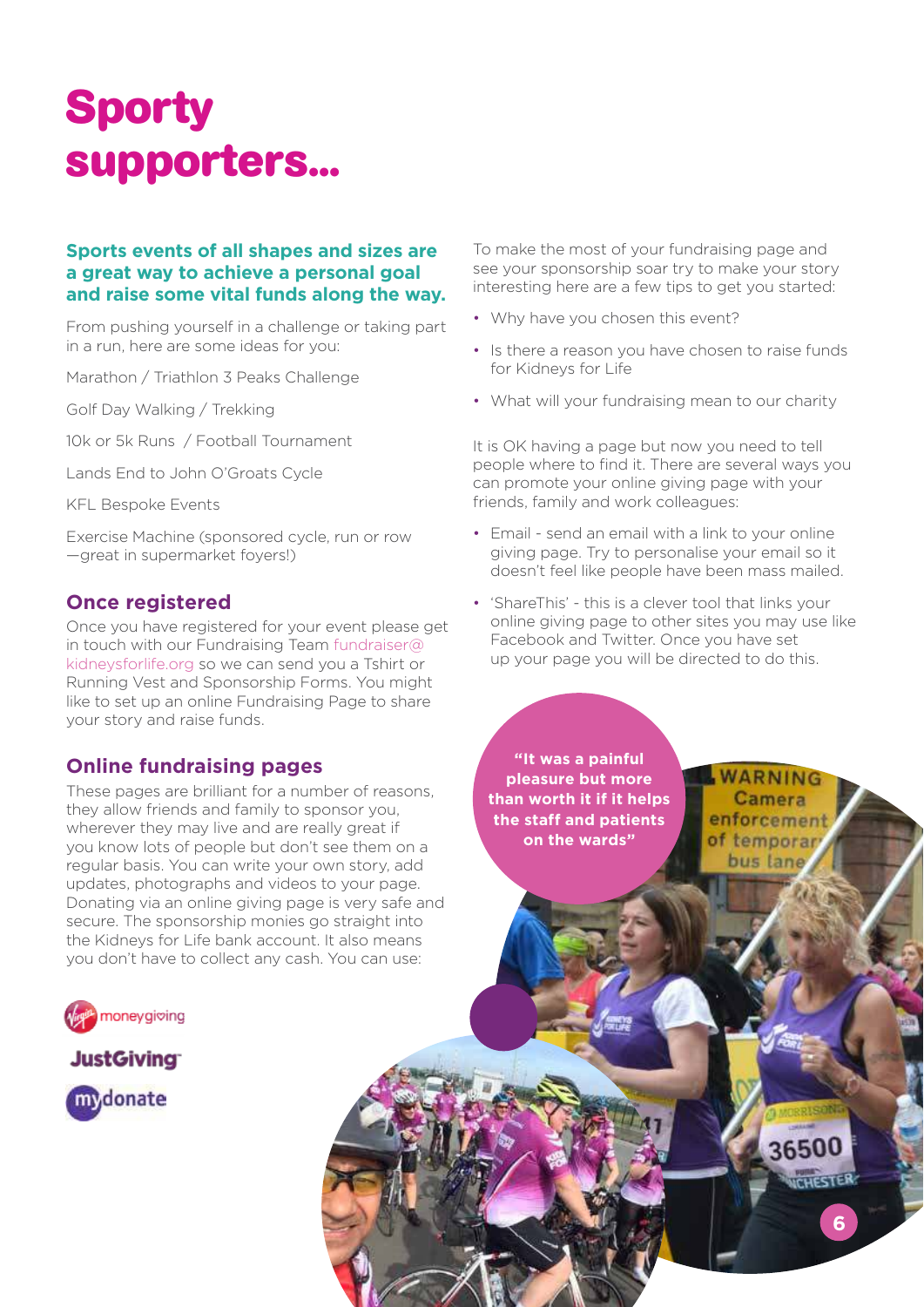## **Bold and brave?**

If you're looking for something which will really get your heart racing or raise a few eyebrows, why not consider one of the challenges below and if you're feeling a bit daunted by the prospect, why not rope in a few friends and family who can provide you with a bit of moral support!

Tandem Skydive / Bungee Jump

Firewalk / Tough Mudder / Abseil

Sponsored Beard or Headshave

#### **Kidney Fact**

**Kidney disease can never be reversed. Its progression can only be slowed down**

## **Fabulous foodie fundraisers**

Foodie fundraisers never fail to draw in the crowds, whether you are hosting afternoon tea with friends or a more extravagant dinner party, using food to bring friends, family and colleagues together to learn more about a cause they are sup-porting is a brilliant idea and by recruiting a few extra helpers, you don't have to do all the work!

Ladies Lunch / Safari Supper

Cheese & Wine Evening / Themed Dinner Party

Wine Tasting / Come Dine with Me

Cake Bake Sale / BBQ / Coffee morning

**Bake Sale Tip—why not ask for donations rather than price the cakes? We can then claim gift aid, adding up to 25% to your fundraising total!**

**7**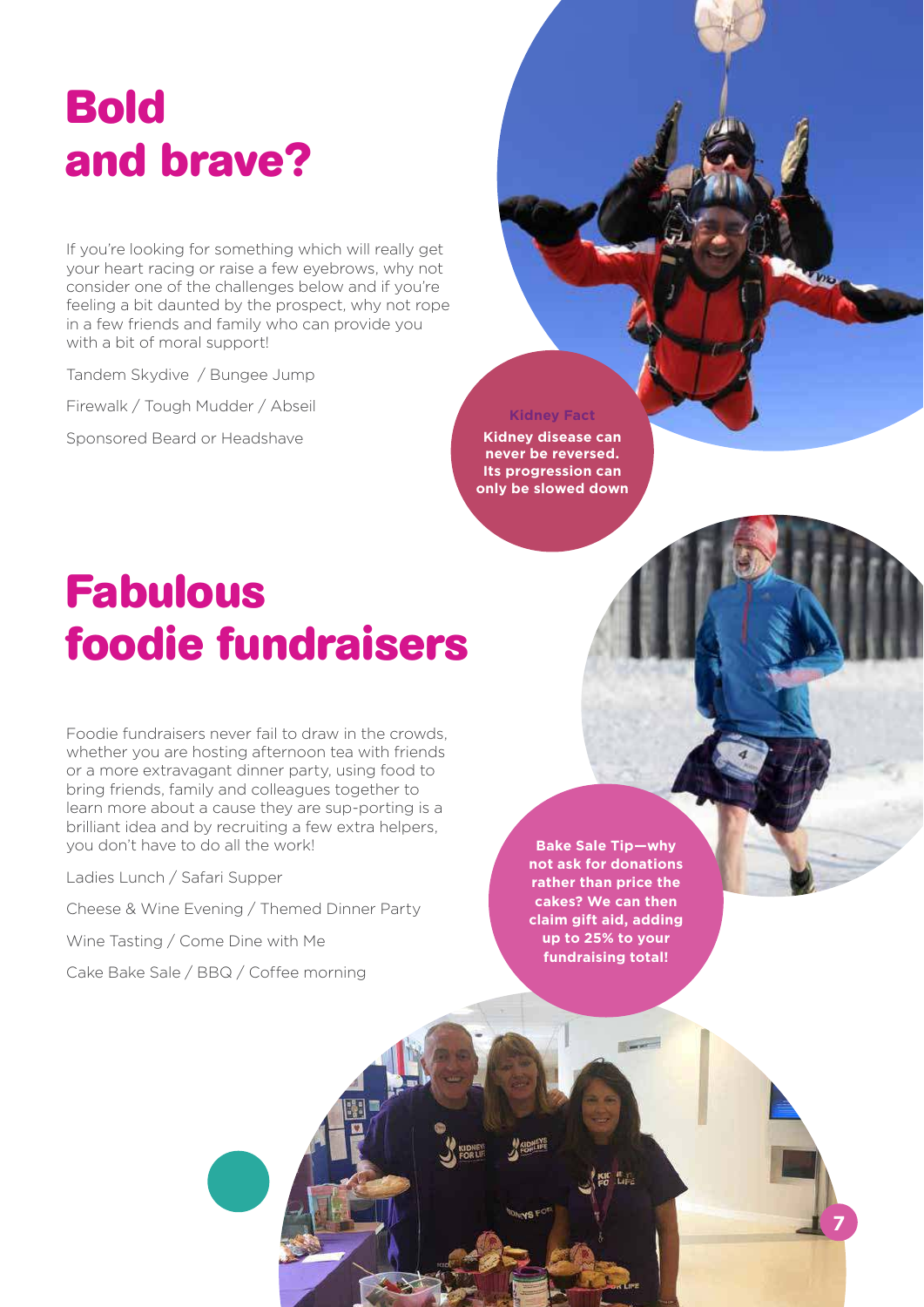## **Fundraising at work?**

Supporting your chosen cause at work is a great way to bring the team together, get to know your colleagues better and have a bit of fun too. From nominating your chosen charity to become Charity of the Year to running a simple monthly sweepstake, there are plenty of ways to fundraise from 9-5!

Office Olympics / Dress Down Days Lock Up the Boss / Great British Bakeoff Sweepstake / Go Purple Day / Wii Sports Day Drink Water Day (donate your coffee money) Guess how many sweets in jar / Swear Box Collect 20ps in a Smarties Tube Pancake Race / Plant or Book Sale "Apprentice" Day / Give Up Something Match Funding from the Company

## **Ideas for fundraising by children...**

Sponsored silence / Sponsored Walk Football or Sports Competition Disco / Fancy Dress Day Go Purple Day / Cake Sale Non-uniform day

**Sponsored sit — children on dialysis do it all the time**

203

**8**

**المنظم المحل**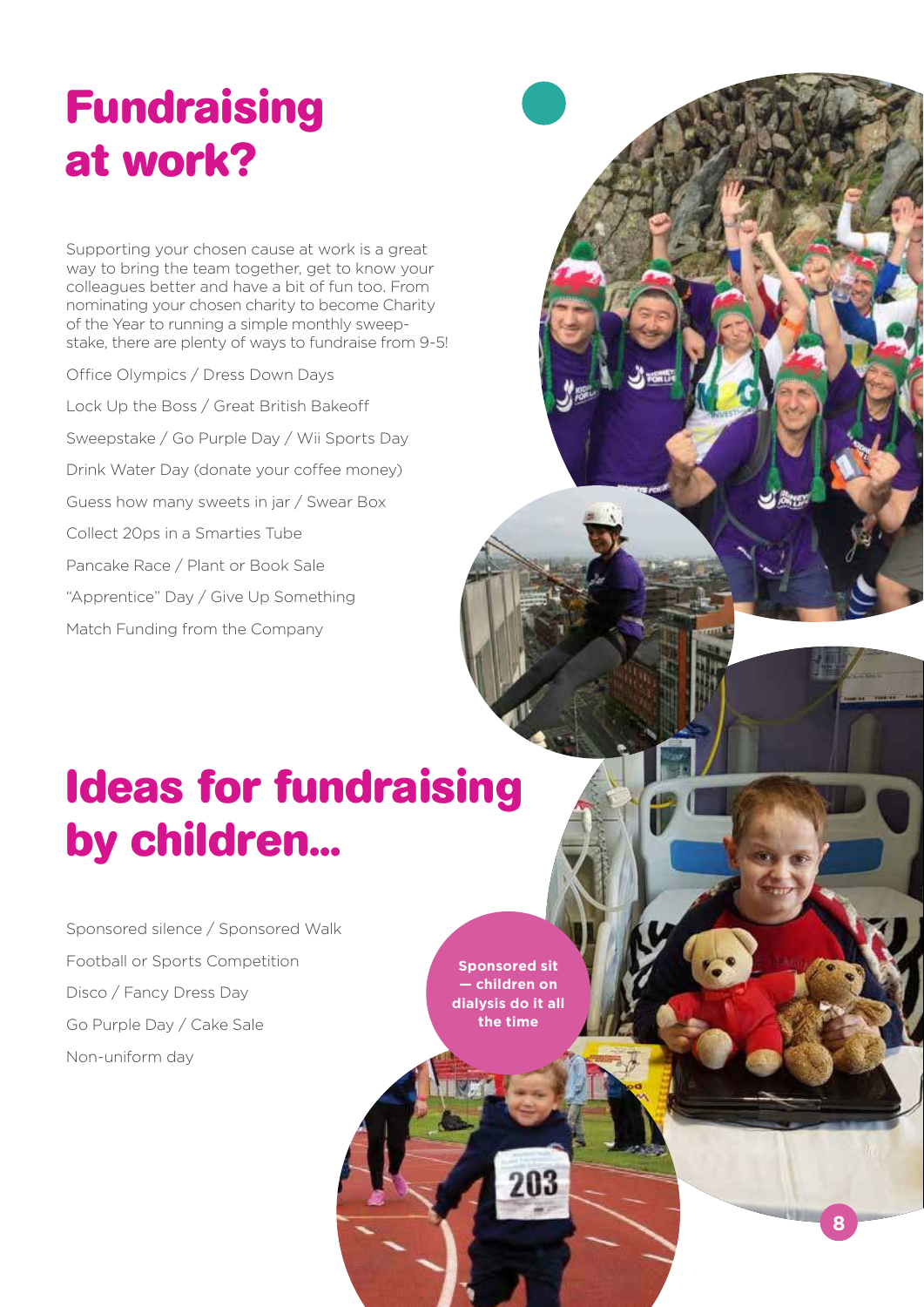## **Promoting your fundraising...**



### **Press Release**

If you have plenty of notice you can create a press release from our template, just ask us to send you a copy by contacting the Fundraising Team



### **Handling Media Interest**

Great news! The local media would like to interview you—what next? Contact the Fundraising Team at Kidneys for Life and let us know that you are going to be interviewed. If you are asked anything you are unsure about, tell the journalist that you will get back to them—we will be able to help.



### **Click Happy, Get Snappy**

Capture as much of your story on camera and regularly upload photos to Facebook, tagging yourself and anyone else in them as necessary. Make sure your profile pic is suitably related to what you are up to, perhaps wearing a Kidneys for Life T-shirt or running vests? You may also like to share your photos on Instagram, Flikr or Photobucket.

### **Use Videos to promote your page**

Lights, Camera, Action ! With so many of us having smart phones there is no excuse not to shoot your own 1 or 2 minute video. Video is an extraordinary powerful medium to get stories across to people quickly. You have a few options with Facebook video: Use the Facebook video app. This is great for short videos especially if your friends are in it—don't forget to "tag" them. Use a dedicated video site like YouTube or Vimeo.

**Please remember to ask the permission from anyone that you take a picture of. You will also need permission from a parent or guardian before taking photos of children, preferably written, we can provide a suitable form just ask.**



### **Fundraising using Blogging**

Blogs are a great way for people to tell their fundraising story and to fundraise. The most successful blogs are those which are updated on a regular basis and include photos and videos. Don't forget to include a link to you online page. If you do write a blog please et us know where we can read it.

There are a number of different sites which all have different features to host your blog. www.wordpress.com www.blogger.com www.livejournal.com www.tumblr.com

www.svbtle.com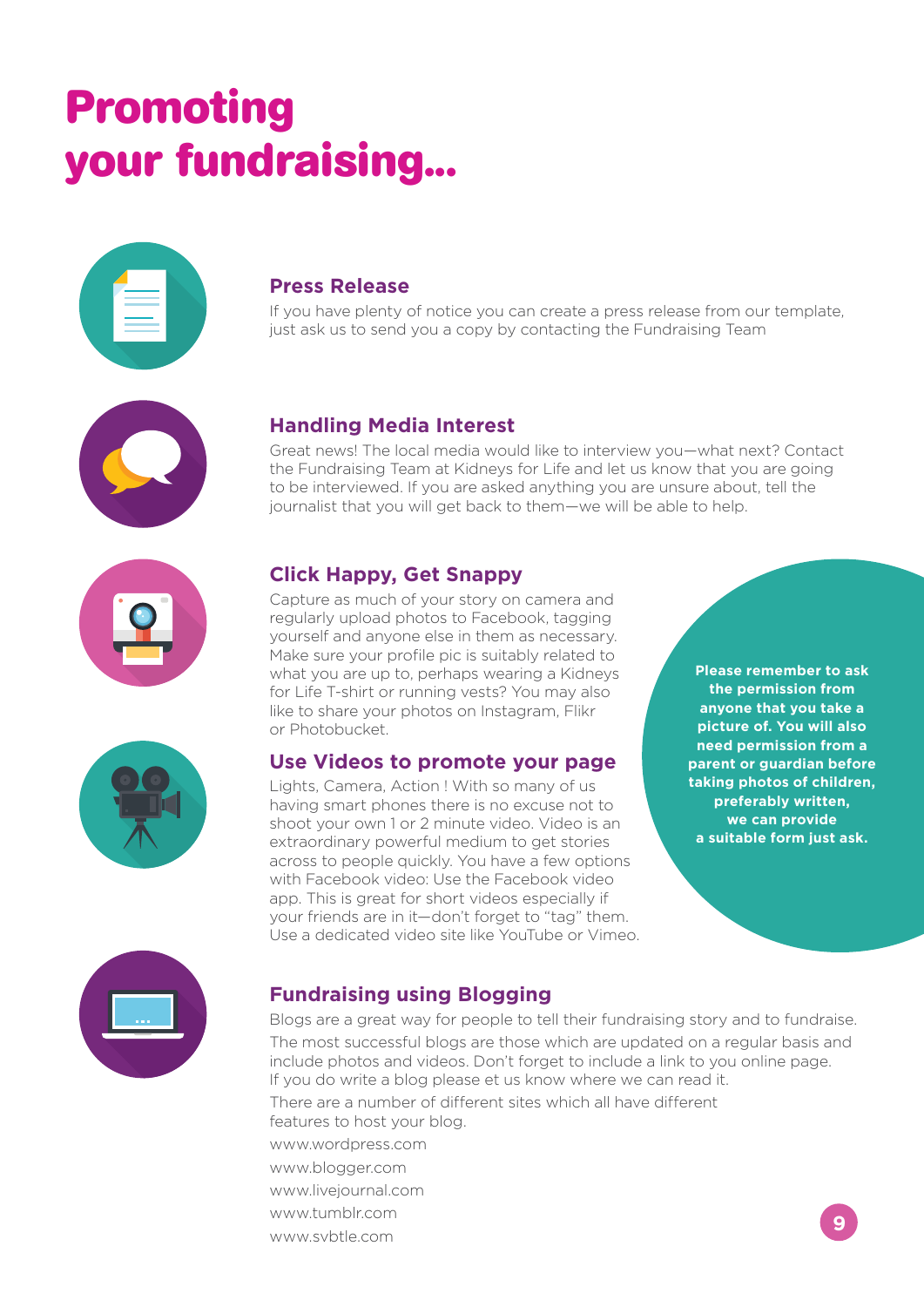# **Be safe and legal**

**Guidelines on what you should and should not do. A safe and well organised fundraising event guarantees that everyone has the best experience. It is your responsibility to make sure your event is organised efficiently and safely. Please read the tips below to ensure your event goes without a hitch.**



### **Donations**

Get sponsored by and collect from people you know and trust. Make sure that children are supervised and don't let them collect money from strangers.



### **Collections**

Don't carry out your own houseto-house collections—it is illegal without a special licence. You can't collect money in the street or any other public place without a permit from the local authority. You can hold collections in private venues like supermarkets and shopping centres as long as you have their written permission. If you are considering holding a collection as part of your fundraising please call us for advice.



### **First Aid**

Make sure adequate cover is available for larger events. Recommend providers include St John Ambulance and British Red Cross.



### **Alcohol**

Check if the venue is licensed or contact your local council to find out more about getting a temporary licence.



### **Food**

To check current food hygiene rules visit www.food.gov.uk or alternatively contact your local council who can advise you on rules in your area.



### **Raffles & Lotteries**

A small raffle or tombola does not usually require a licence, as long as the tickets are only sold on the day of the event. Big Lotteries (raffles where tickets are sold in advance and over a large geographical area) are complicated and require a licence. Please get in touch with Kidneys for Life if you are thinking of organising such a raffle.



### **Licences**

Check with your local authority whether you need to obtain any special licences, eg public entertainment (Temporary Event Notices), collection, music or alcohol

### **Insurance**

Remember, whilst we appreciate your support, Kidneys for Life cannot accept liability for any fundraising activity or event you undertake in our aid. If your event needs insurance, you will need to you take it out yourself.

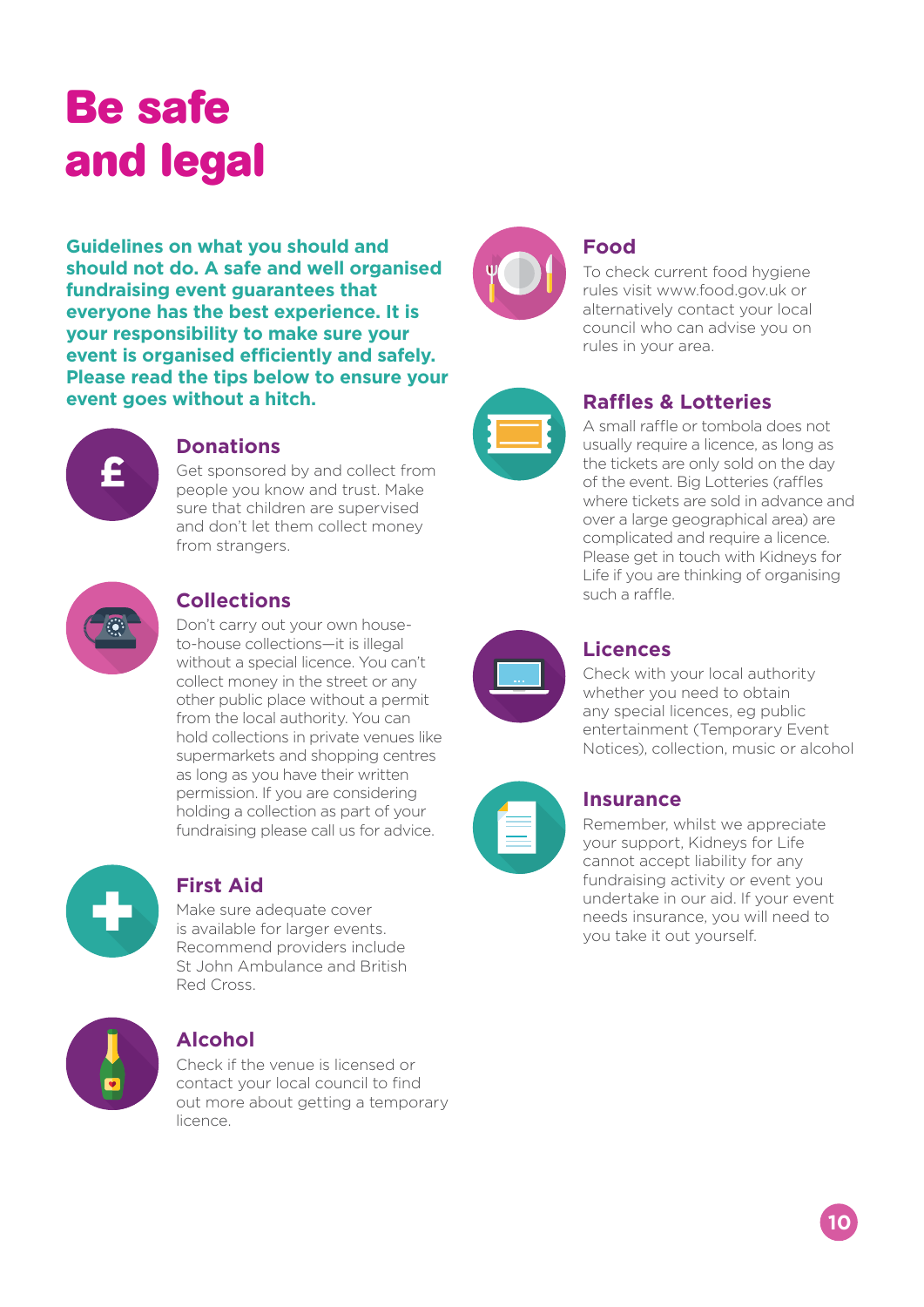## **Banking your money**

**Thank you for fundraising for Kidneys for Life; we hope you enjoyed it. Please send your donations to us as soon as possible; this will ensure we can continue our life saving research into kidney disease, transplantation and dialysis so that kidneys will last a lifetime.**



### **Donation form**

Name

Organisation/ Group Name (if applicable)

Address

Postcode

Tel

Email

**Payment details** (please tick appropriate method)

Type of Event

Amount Raised

#### **By cheque**

Please make cheques/CAF vouchers payable to Kidneys for Life.

Send to: Kidneys for Life, Renal Research & Transplant Labs, MRI, Oxford Road, Manchester M13 9WL

#### **Online**

Donate by visiting: www.kidneysforlife.org and clicking on the "Donate Now" button top right

 $\Box$  Please tick if you would like an acknowledgement of your payment

Kidneys for Life, Renal Research & Transplant Labs MRI, Oxford Road, Manchester, M13 9WL

fundraiser@kidneysforlife.org

0161 276 6671 www.kidneysforlife.org